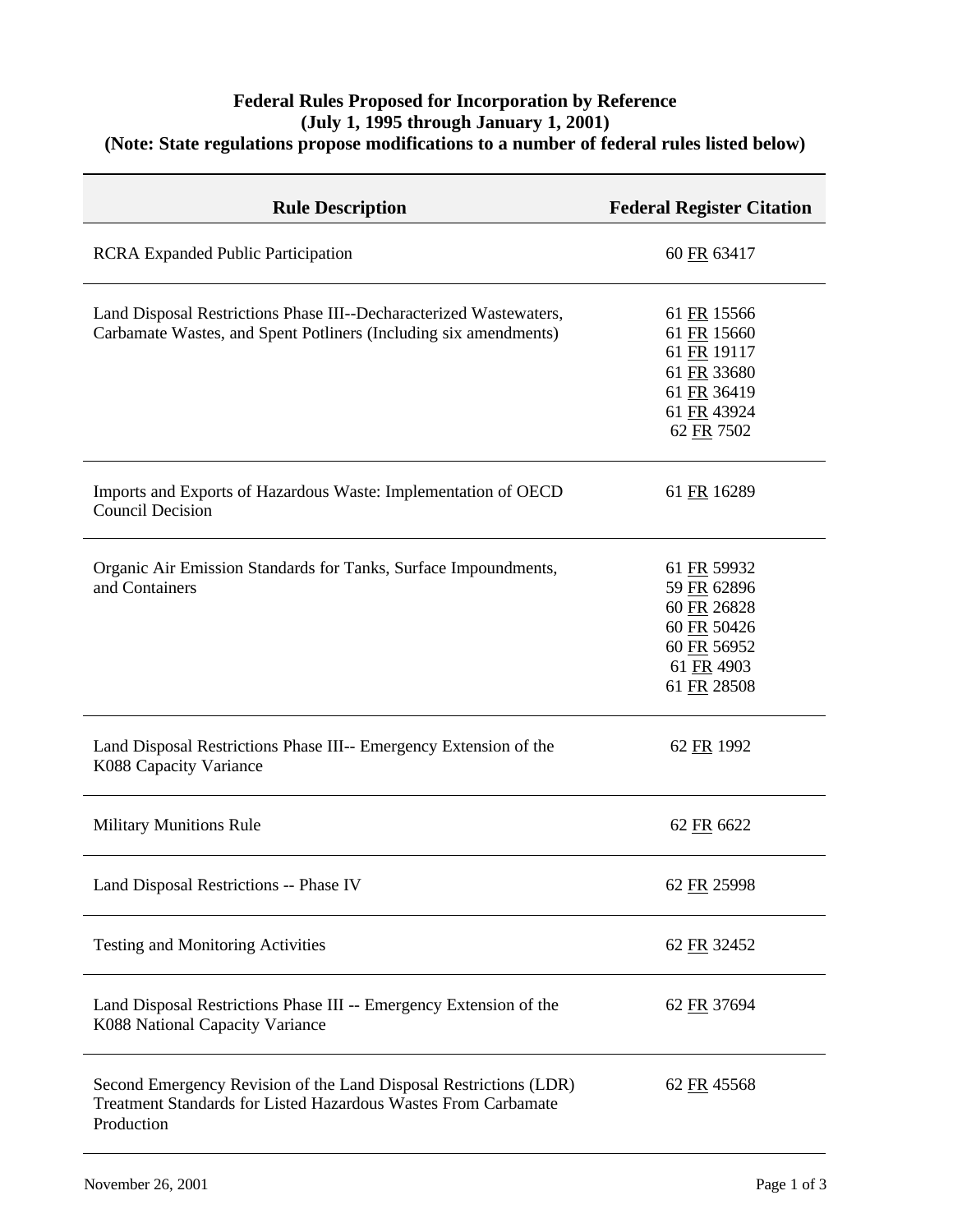| <b>Rule Description</b>                                                                                                                                                                                                                                            | <b>Federal Register Citation</b> |
|--------------------------------------------------------------------------------------------------------------------------------------------------------------------------------------------------------------------------------------------------------------------|----------------------------------|
| Clarification of Standards for Hazardous Waste Land Disposal<br><b>Restriction Treatment Variances</b>                                                                                                                                                             | 62 FR 64504                      |
| Organic Air Emission Standards for Tanks, Surface Impoundments,<br>and Containers- Clarification and Technical Amendent                                                                                                                                            | 62 FR 64636                      |
| Kraft Mill Stream Stripper Condensate Exclusion                                                                                                                                                                                                                    | 63 FR 18504                      |
| Land Disposal Restrictions Phase IV -- Treatment Standards for Metal<br>Wastes and Mineral Processing Wastes; Bevill Exclusion Issues;<br>Treatment Standards for Hazardous Soils; Exclusion of Recycled Wood<br>Preserving Wastewaters; and Technical Corrections | 63 FR 28556<br>63 FR 31266       |
| <b>Petroleum Refining Process Wastes</b>                                                                                                                                                                                                                           | 63 FR 42110                      |
| Land Disposal Restrictions Phase IV--Zinc Micronutrient Fertilizers,<br>Administrative Stay                                                                                                                                                                        | 63 FR 46332                      |
| Emergency Revision of the Land Disposal Restrictions (LDR) Treatment<br>Standards for Listed Hazardous Wastes from Carbamate Production                                                                                                                            | 63 FR 47410                      |
| Land Disposal Restrictions Phase IV--Extension of Compliance Date for<br><b>Characteristic Slags</b>                                                                                                                                                               | 63 FR 48124                      |
| Land Disposal Restrictions; Treatment Standards for Spent Potliners from<br>Primary Aluminum Reduction (K088)                                                                                                                                                      | 63 FR 51254                      |
| Organic Air Emission Standards: Clarification and Technical<br>Amendments                                                                                                                                                                                          | 64 FR 3382                       |